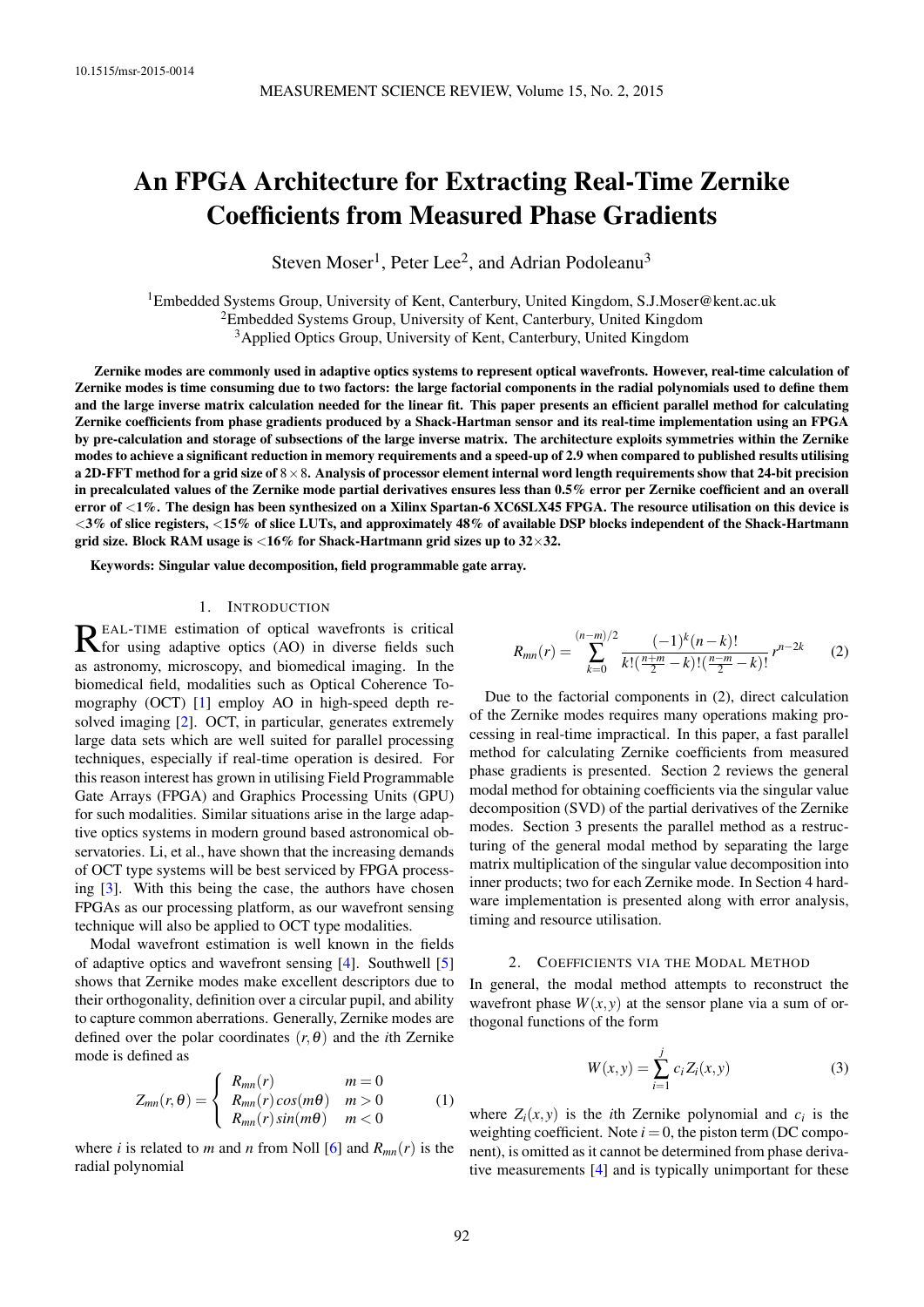<span id="page-1-1"></span>

Fig. 1: Components of a Shack-Hartmann wavefront sensor. In this example the wavefront is sampled by a  $4 \times 4$  grid of lenslets.

applications. The most common wavefront sensor, the Shack-Hartmann is shown in Figure [1.](#page-1-1) A Shack-Hartmann samples an incoming wavefront with a lenslet array arranged in a regularly spaced Cartesian grid. Zernike polynomials are typically defined in a polar coordinate system. However, they are represented here in the Cartesian system to better match the Shack-Hartmann layout. This method assumes that the measured phase gradients are available over a circular pupil enclosed within a square grid. All values outside of that circle are set to zero, as shown in Figure [2.](#page-1-2) For purposes of precalculation, points are generated over an evenly spaced Cartesian grid of size  $n \times n$  and converted to polar coordinates for calculation of the Zernike modes.

Wavefront sensing methods, such as the Shack-Hartmann [\[7\]](#page-7-6), or Laser Ray Tracing [\[8\]](#page-7-7), provide measurements of local phase gradients at the sensor pupil, usually by division of the pupil into  $n \times n$  sub-apertures. The gradient is related to [\(3\)](#page-0-2) via

<span id="page-1-3"></span>
$$
S_x = \frac{\partial W(x, y)}{\partial x} = \sum_{i=1}^{j} c_i \frac{\partial Z_i(x, y)}{\partial x}
$$
  
\n
$$
S_y = \frac{\partial W(x, y)}{\partial y} = \sum_{i=1}^{j} c_i \frac{\partial Z_i(x, y)}{\partial y}.
$$
 (4)

*i*=1

In matrix form [\(4\)](#page-1-3) may be expressed as

$$
S_{xy} = Ac \tag{5}
$$

<span id="page-1-4"></span>where  $S_{xy}$  is a vector of the measured phase gradients with alternating *x* and *y* values

$$
S_{xy} = \left[ \frac{\partial W(x_1, y_1)}{\partial x_1} \frac{\partial W(x_1, y_1)}{\partial y_1} \dots \frac{\partial W(x_n, y_n)}{\partial x_n} \frac{\partial W(x_n, y_n)}{\partial y_n} \right]^T
$$
\n(6)

<span id="page-1-2"></span>

Fig. 2: Circular pupil mapped into a square grid. Grey cells outside the pupil are set to zero.

where *T* denotes the transposed matrix. *A* is a matrix of the partial derivatives of the Zernike modes

<span id="page-1-5"></span>
$$
A = \begin{bmatrix} \frac{\partial Z_1(x_1, y_1)}{\partial x_1} & \frac{\partial Z_2(x_1, y_1)}{\partial x_1} & \cdots & \frac{\partial Z_j(x_1, y_1)}{\partial x_1} \\ \frac{\partial Z_1(x_1, y_1)}{\partial y_1} & \frac{\partial Z_2(x_1, y_1)}{\partial y_1} & \cdots & \frac{\partial Z_j(x_1, y_1)}{\partial y_1} \\ \frac{\partial Z_1(x_2, y_2)}{\partial x_2} & \frac{\partial Z_2(x_2, y_2)}{\partial x_2} & \cdots & \frac{\partial Z_j(x_2, y_2)}{\partial x_2} \\ \frac{\partial Z_1(x_2, y_2)}{\partial y_2} & \frac{\partial Z_2(x_2, y_2)}{\partial y_2} & \cdots & \frac{\partial Z_j(x_2, y_2)}{\partial y_2} \\ \frac{\partial Z_1(x_1, y_1)}{\partial x_n} & \frac{\partial Z_2(x_1, y_1)}{\partial x_n} & \cdots & \frac{\partial Z_j(x_n, y_n)}{\partial x_n} \\ \frac{\partial Z_1(x_n, y_n)}{\partial y_n} & \frac{\partial Z_2(x_n, y_n)}{\partial y_n} & \cdots & \frac{\partial Z_j(x_n, y_n)}{\partial y_n} \end{bmatrix} \quad (7)
$$

and *c* is a column vector of Zernike coefficients

*c* =

$$
c = \begin{bmatrix} c_1 & c_2 & c_3 & \dots & c_j \end{bmatrix}^T.
$$
 (8)

<span id="page-1-6"></span> $\overline{r}$ 

This may be solved for  $c$ , in the least-squares sense, by utilising the pseudoinverse  $A^{\dagger}$  where  $A^{\dagger}$  is obtained via the SVD. From the SVD,  $A = U_{nn} S_{nn} V_{nn}^T$  where the columns of  $U_{nn}$  are the eigenvectors of  $AA<sup>T</sup>$ , the columns of  $V<sub>nn</sub>$  are orthonormal eigenvectors of  $A<sup>T</sup> A$ , and  $S<sub>nn</sub>$  is a diagonal matrix, which contains the singular values of  $A$ .  $A^{\dagger}$  denotes the pseudoinverse of *A* which is  $A^{\dagger} = U_{nn} S_{nn}^{\dagger} V_{nn}^T$ . Therefore, the Zernike coefficients may be obtained via

<span id="page-1-7"></span>
$$
c = A^{\dagger} S_{xy} = U_{nn} S_{nn}^{\dagger} V_{nn}^T S_{xy}.
$$
 (9)

A parallel method for solving for the elements of *c* in realtime is presented in the following section.

# 3. PARALLEL MODAL METHOD

<span id="page-1-0"></span>The proposed parallel method involves separating the *x* and *y* components of [\(6\)](#page-1-4) and [\(7\)](#page-1-5). For each element  $c_i$  in [\(8\)](#page-1-6) two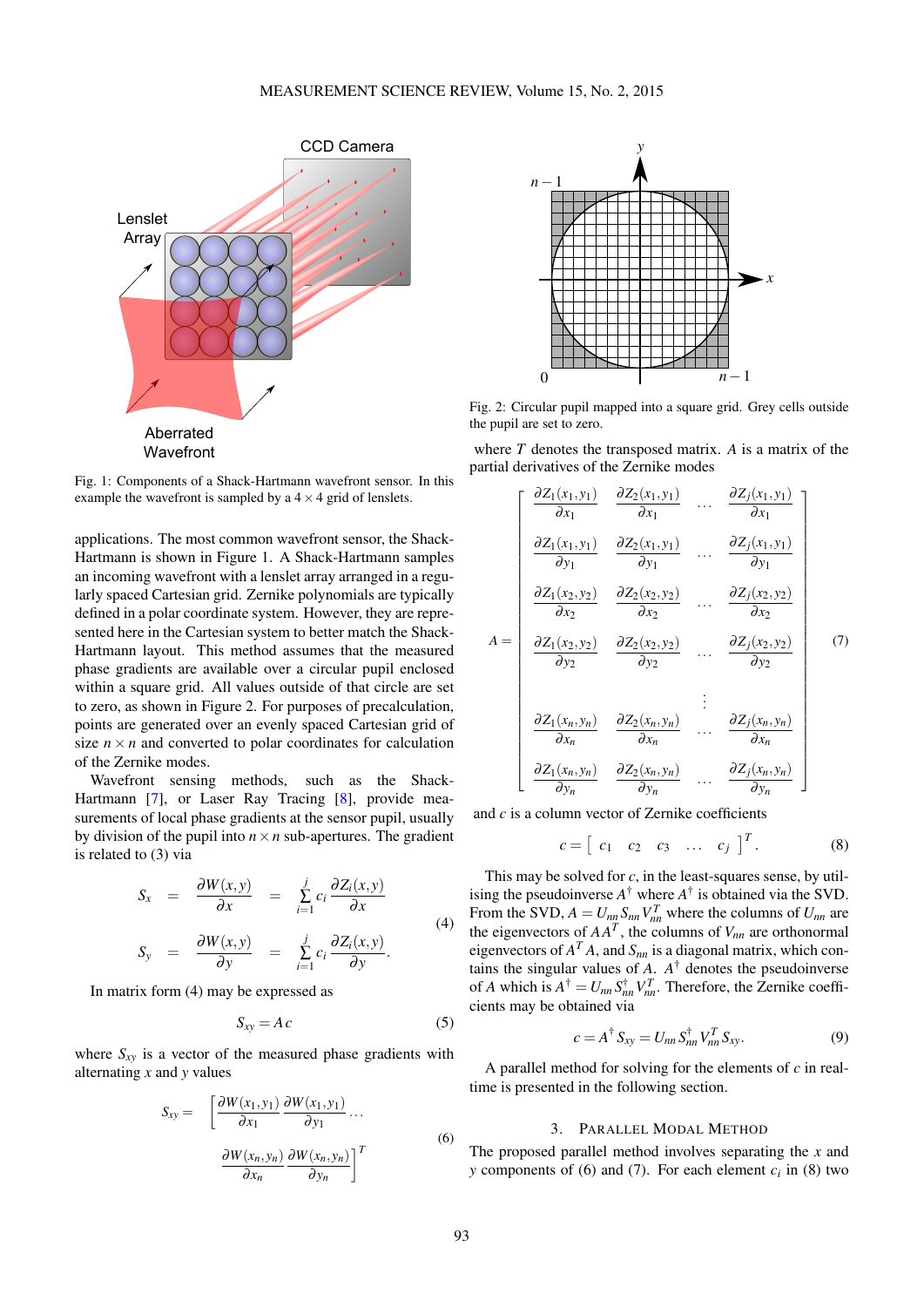coefficients,  $c_{ir}$  and  $c_{iv}$ , may now be calculated solely from the *x* and *y* components, respectively, as shown in [\(10\)](#page-2-1)

$$
c_{ix} = A_{ix}^{\dagger} S_x,
$$
  
\n
$$
c_{iy} = A_{iy}^{\dagger} S_y
$$
\n(10)

where

$$
S_x = \left[ \begin{array}{ccc} \frac{\partial W(x_1, y_1)}{\partial x_1} & \frac{\partial W(x_2, y_2)}{\partial x_2} & \dots & \frac{\partial W(x_n, y_n)}{\partial x_n} \end{array} \right]^T, \quad (11)
$$

$$
S_{y} = \left[ \begin{array}{cc} \frac{\partial W(x_1, y_1)}{\partial y_1} & \frac{\partial W(x_2, y_2)}{\partial y_2} & \dots & \frac{\partial W(x_n, y_n)}{\partial y_n} \end{array} \right]^T, (12)
$$

$$
A_{x} = \begin{bmatrix} \frac{\partial Z_{1}(x_{1}, y_{1})}{\partial x_{1}} & \frac{\partial Z_{2}(x_{1}, y_{1})}{\partial x_{1}} & \dots & \frac{\partial Z_{j}(x_{1}, y_{1})}{\partial x_{1}} \\ \frac{\partial Z_{1}(x_{2}, y_{2})}{\partial x_{2}} & \frac{\partial Z_{2}(x_{2}, y_{2})}{\partial x_{2}} & \dots & \frac{\partial Z_{j}(x_{2}, y_{2})}{\partial x_{2}} \\ \vdots & \vdots & \vdots & \vdots \\ \frac{\partial Z_{1}(x_{n}, y_{n})}{\partial x_{n}} & \frac{\partial Z_{2}(x_{n}, y_{n})}{\partial x_{n}} & \dots & \frac{\partial Z_{j}(x_{n}, y_{n})}{\partial x_{n}} \end{bmatrix}
$$
(13)

and

$$
A_{y} = \begin{bmatrix} \frac{\partial Z_{1}(x_{1}, y_{1})}{\partial y_{1}} & \frac{\partial Z_{2}(x_{1}, y_{1})}{\partial y_{1}} & \dots & \frac{\partial Z_{j}(x_{1}, y_{1})}{\partial y_{1}} \\ \frac{\partial Z_{1}(x_{2}, y_{2})}{\partial y_{2}} & \frac{\partial Z_{2}(x_{2}, y_{2})}{\partial y_{2}} & \dots & \frac{\partial Z_{j}(x_{2}, y_{2})}{\partial y_{2}} \\ \vdots & \vdots & \ddots & \vdots \\ \frac{\partial Z_{1}(x_{n}, y_{n})}{\partial y_{n}} & \frac{\partial Z_{2}(x_{n}, y_{n})}{\partial y_{n}} & \dots & \frac{\partial Z_{j}(x_{n}, y_{n})}{\partial y_{n}} \end{bmatrix}
$$
(14)

and  $A_{ix}^{\dagger}$  and  $A_{iy}^{\dagger}$  are row vectors taken column-wise from  $A_{x}^{\dagger}$ and  $A_{y}^{\dagger}$  respectively. In this manner, the large matrix multiplication in [\(9\)](#page-1-7) is decomposed into simple inner products, two for each desired mode. Finally, *c<sup>i</sup>* can be obtained by

$$
c_i = c_{ix} + c_{iy}.\tag{15}
$$

Assuming the fixed grid size is known *a priori* each  $A_{ix}^{\dagger}$  and  $A_{iy}^{\dagger}$  vector may be precalculated and stored in memory. Two memory elements are required for each Zernike mode, one for  $A_{ix}^{\dagger}$  and another for  $A_{iy}^{\dagger}$ , allowing  $\partial x$  and  $\partial y$  to be processed independently, in parallel. The size of each memory element will vary directly with the number of sample points in *Sxy* and the word length of each precalculated  $A_{ix}^{\dagger}$  and  $A_{iy}^{\dagger}$  values. This method trades off long calculation times inherent in the direct method with larger memory requirements due to the necessity to store the precalculated vectors.

<span id="page-2-2"></span><span id="page-2-1"></span>

Fig. 3: Block diagram for top level view of Zernike processing blocks.

#### 4. HARDWARE IMPLEMENTATION

<span id="page-2-0"></span>A hardware implementation was undertaken using a Xilinx Spartan-6 FPGA device utilising the Simulink System Generator suite of functions in MATLAB<sup>( $\bigcirc$ </sup> [\[9\]](#page-7-8). The top level layout is shown in Figure [3](#page-2-2) illustrating the Zernike Coefficient Processing (ZCP) blocks (labeled X-Tilt, Y-Tilt, Defocus, etc), Address Generator,  $S_x$  and  $S_y$  inputs and the  $c_i$  outputs. Each block accepts the address input from the Address Generator block. In each ZCP block 2 ROMs store the precalculated  $A_{ix}^{\dagger}$  and  $A_{iy}^{\dagger}$  values for the given Zernike mode.

Figure [4](#page-3-0) illustrates internal elements of the ZCP blocks. In each, the **addr** signal cycles from 0 to  $(n^2/2) - 1$  and then from  $(n^2/2)$  – 1 back to 0 as each ROM holds half of the symmetric  $A_{ix}^{\dagger}$  and  $A_{iy}^{\dagger}$  vectors, respectively (see subsection [4.1\)](#page-3-1). For the odd ZCP blocks the select signal toggles the negated signal through the mux when counting down, as shown in Figure [4.](#page-3-0)

Each pair of gradients  $\partial x$  and  $\partial y$  is sent, in parallel, to each ZCP block. The inner product is formed via a multiply and accumulate operation, which is implemented using DSP slices on the FPGA. After the multiply and accumulate stage the *cix*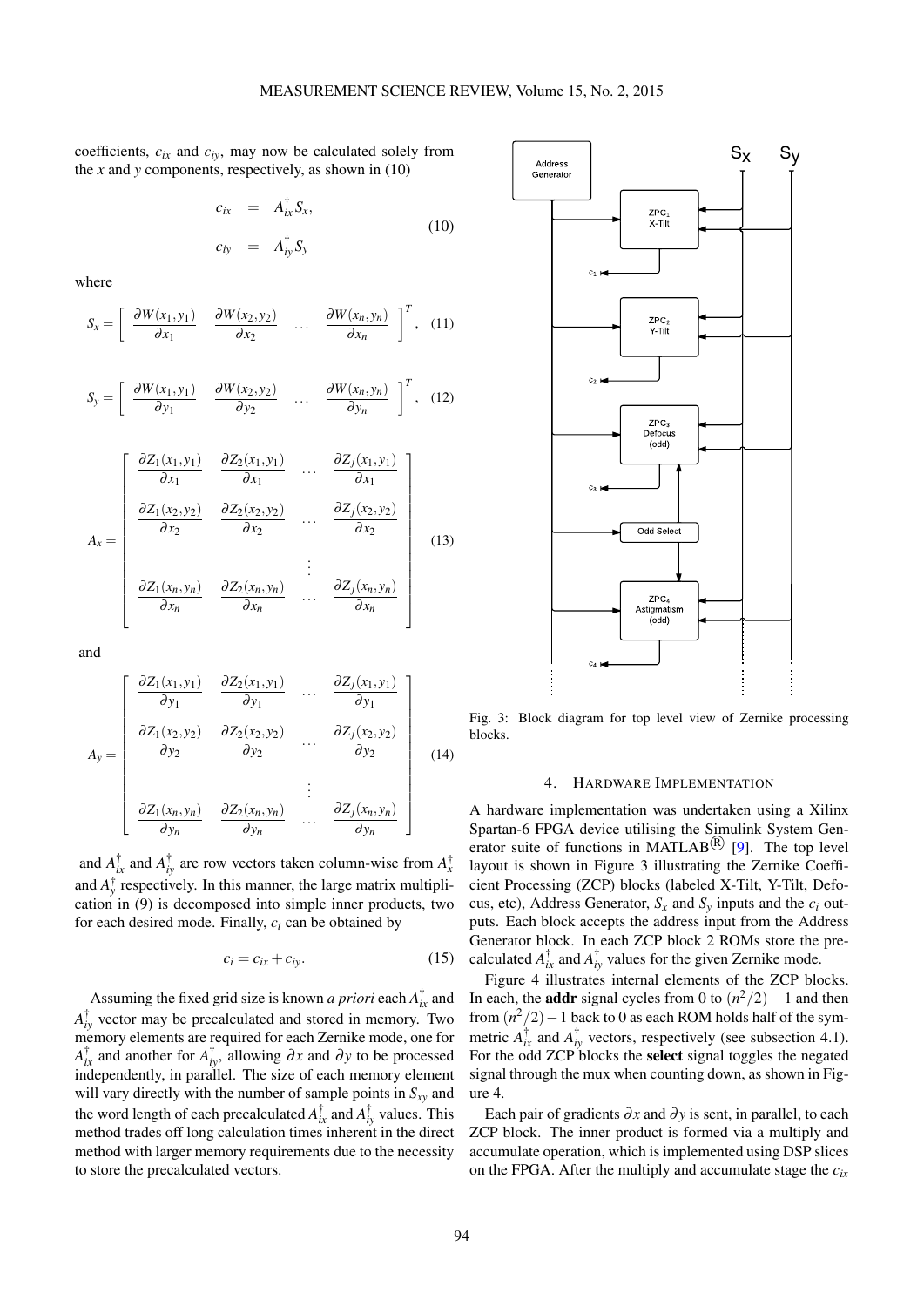<span id="page-3-0"></span>

Fig. 4: Block diagram for a Zernike Coefficient Processor.

and *ciy* values are summed to produce the final *c<sup>i</sup>* . This is only valid once the entire  $n^2$  input pairs are processed.

<span id="page-3-2"></span>

Fig. 5: Symmetry in the  $A^{\dagger}_{2x}$  vector about the midpoint (index = 2048) is apparent. Zoomed in subimage shows the symmetry is even.

#### <span id="page-3-1"></span>4.1. Memory reduction

Precomputation of the SVD matrices trades off computation time for larger memory usage; therefore, it is imperative that the inherent symmetry of the Zernike modes be exploited to keep the stored data to a minimum. Due to the symmetry of

the Zernike modes,  $A_{ix}^{\dagger}$  and  $A_{iy}^{\dagger}$  also exhibit even or odd symmetry as shown in Figures [5](#page-3-2) and [6.](#page-4-0) This redundancy enables storage of only half the  $A_{ix}^{\dagger}$  and  $A_{iy}^{\dagger}$  vectors in memory, significantly reducing the precomputation trade-off. To accomplish this in hardware, one counter is used for the forward addressing of the inner product multiplications and a second counter is used for the reverse addressing. A master counter is used as a controller, enabling each counter as needed. For the  $A_{ix}^{\dagger}$  and  $A_{iy}^{\dagger}$ 's that exhibit odd symmetry a negation of each element is performed when the addressing is reversed. This is similar to the techniques used in direct digital synthesis of symmetric waveforms [\[10\]](#page-7-9) and those used by Li, et al., [\[11\]](#page-7-10) for wavefront reconstruction on a GPU.

#### 5. RESULTS

To test the design several wavefronts, one of which is shown in Figure [7,](#page-4-1) were generated in MATLAB. One arbitrary set of nine Zernike coefficients *zin* is shown in Table [1.](#page-5-0) Note that the piston term is omitted as discussed in Section [2.](#page-0-1)

The gradient of the wavefront was calculated, serialized, and sent to Simulink to simulate outputs from the wavefront sensor. Inputs are converted from double precision format to fixed point 12 bit signed values with the binary point at 10 bits. The value of 12 bits was chosen to represent the typical precision of Shack-Hartmann CCD data, but the model can easily be scaled to accommodate other values. It is assumed that the inputs have been normalized to a value between 1 and -1 as the Zernike modes are also normalized between these values. Other input word lengths were tested and it was found that anything above 10 bits had a constant error contribution of less than 0.1%.

Zernike coefficients were calculated from the simulated measurements using word lengths of 18, 20, 22, 24, 26, 28, 30 and 32-bits for the precalculated  $A_{ix}^{\dagger}$  and  $A_{iy}^{\dagger}$  values respectively. These were tested to find the smallest word length that still gave acceptable accuracy  $\left( \langle 1\% \text{ error} \rangle \right)$ . For each word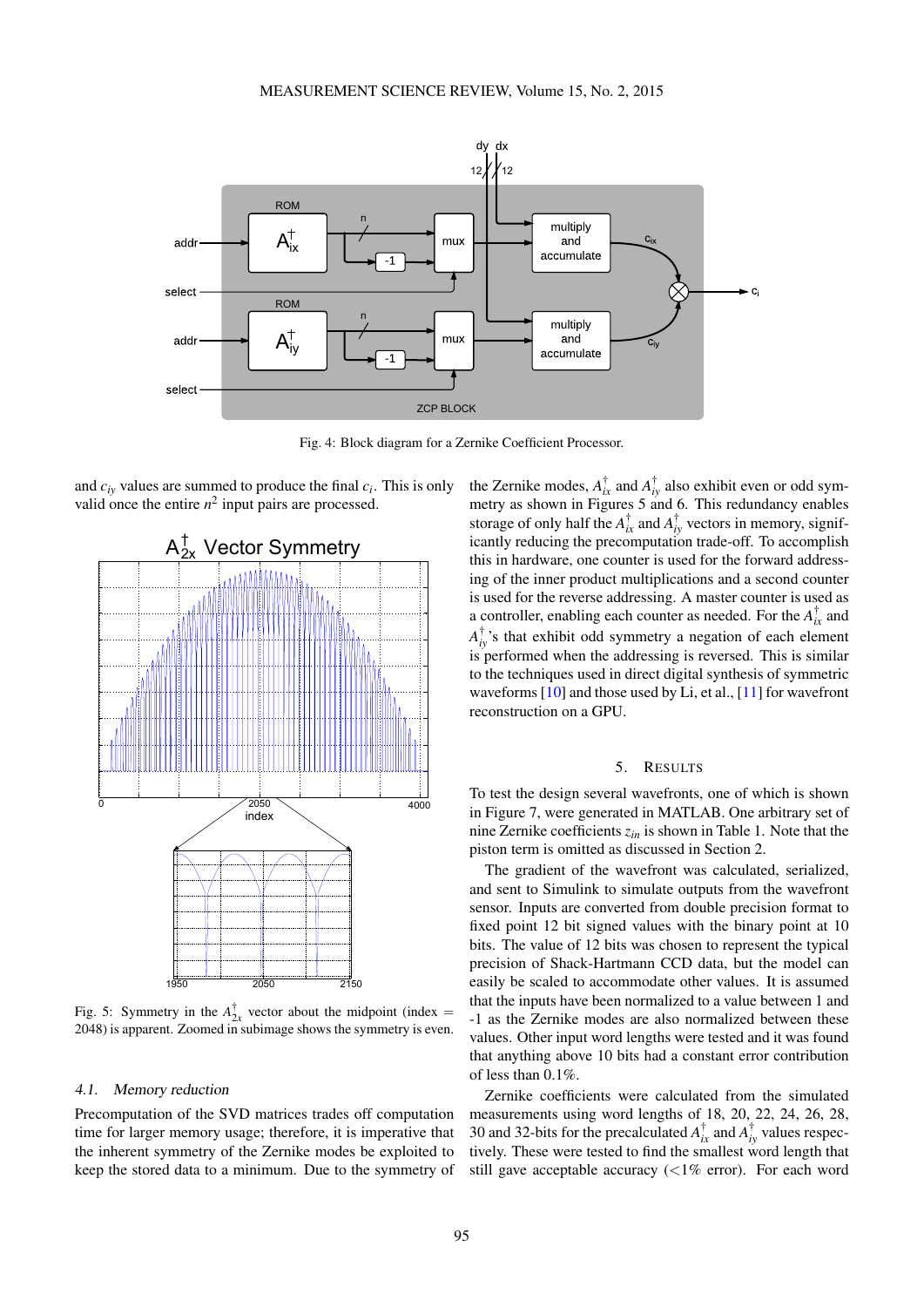<span id="page-4-0"></span>

Fig. 6: Symmetry in the  $A_{3x}^{\dagger}$  vector about the midpoint (index = 2048) is apparent. Zoomed in subimage shows the symmetry is odd.

length the percent error was calculated via:

$$
\% \text{ error} = \frac{|c\dot{n}_i - c_i|}{\dot{c}\dot{n}_i} \times 100 \tag{16}
$$

and results are shown in Figure [8.](#page-4-2) It is clear from the figure that word lengths above 22-bits ensure error of less than 1% for each of the 9 modes calculated. The difference in error between a 24-bit word length and 32-bit word length is small but not negligible and specific values are shown in Table [1.](#page-5-0) The total residual error between the reconstructed and input wavefronts is on the order of  $10^{-7}$ .

In addition to verifying the proposed method with a simulated wavefront, experimental data was also utilised. Wavefront data was processed via the direct computation of Zernike coefficients in MATLAB and also via the proposed method. Results are shown in Table [2.](#page-5-1) For all values the proposed method agrees very well with the direct method giving percent differences of less than 1%.

## 5.1. Resource utilization and performance

Resource utilisation was determined for implementation on a Xilinx Spartan-6 XC6SLX45 FPGA (system clock = 100MHz) via synthesis of the HDL. This platform was chosen for its relatively low cost and to demonstrate that this design can be implemented on a general purpose FPGA, though the design also scales well to larger devices. Table [3](#page-5-2) shows the

<span id="page-4-1"></span>



Percent Error vs. Word Length per Zernike Mode

<span id="page-4-2"></span>

Fig. 8: Percent Error in Calculated Zernike Coefficients for given word lengths.

resource utilisation for four grid sizes and 24-bit ROM values, while Table [4](#page-6-0) shows the 32-bit version. FPGA memory is available in pre-allocated sections of dedicated block RAM with sizes of 8kbits and 16kbits (RAMB8 and RAMB16 respectively). The tables show that RAMB8 and RAMB16 usage is unaffected by word length for grid sizes below  $32 \times 32$ . Above that, RAMB16 usage increases dramatically. A grid size of  $128 \times 128$  was attempted but was too large to fit on this device due to the system memory required for synthesis. DSP48 (specialized processing blocks with embedded multipliers) usage is independent of the grid size chosen, but will become a limiting factor as more Zernike modes are included in the calculation. For a  $32 \times 32$  grid it was found that a maximum of 28 Zernike modes could be included in the synthesis.

Tables [3](#page-5-2) and [4](#page-6-0) also show that, other than a slight increase LUT usage, there is no penalty for utilising 32-bit ROM val-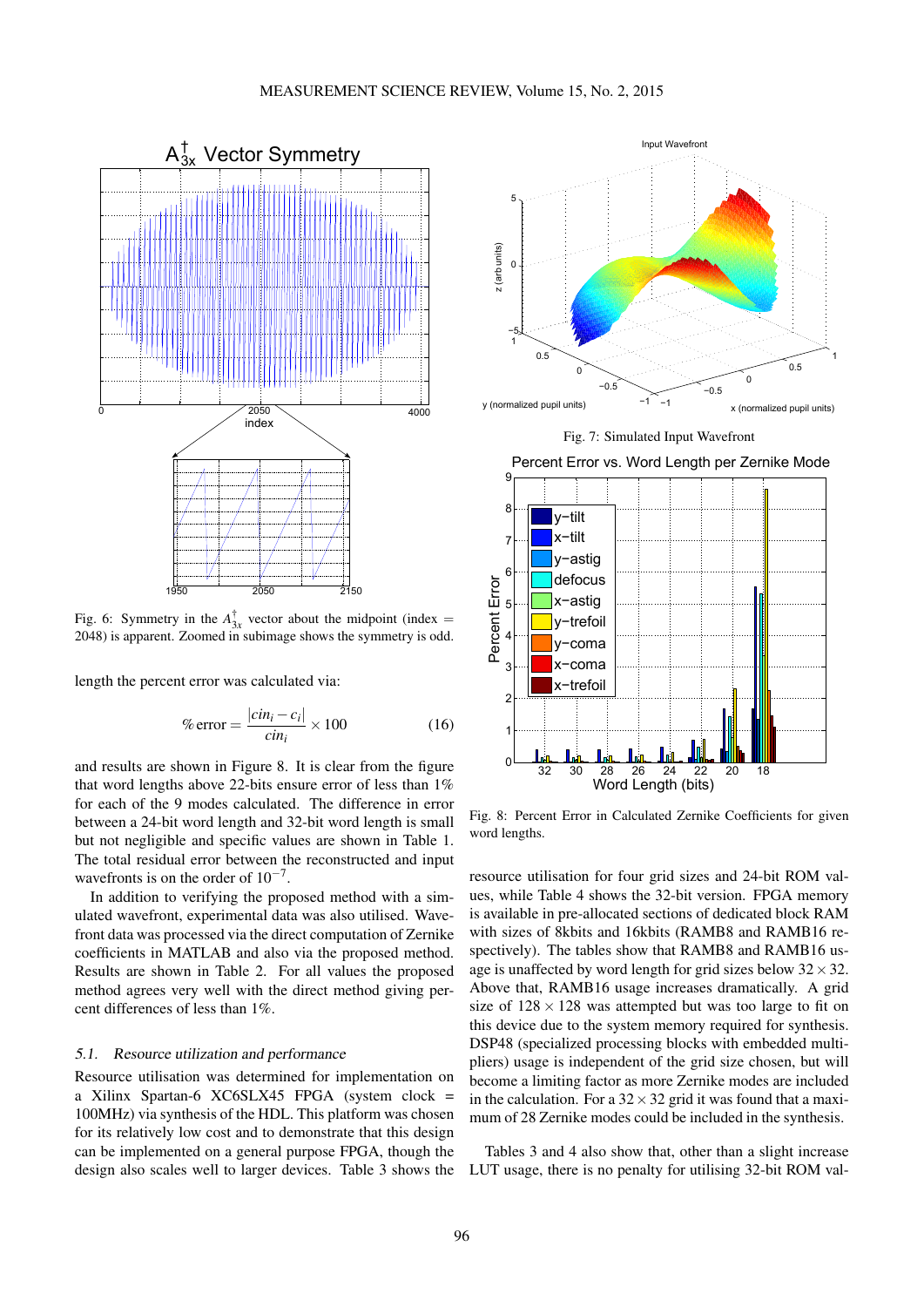| Zin       | $c_i$ (24-bit) | $\%$ error | $c_i$ (32-bit) | $\%$ error |
|-----------|----------------|------------|----------------|------------|
| $-0.6000$ | $-0.600558519$ | $-0.09$    | $-0.600044608$ | $-0.01$    |
| 0.2000    | 0.199260473    | 0.37       | 0.199770331    | 0.11       |
| 0.7618    | 0.761454582    | 0.05       | 0.761984587    | $-0.02$    |
| $-0.2000$ | $-0.200686216$ | $-0.34$    | $-0.200161457$ | $-0.08$    |
| 0.3000    | 0.299332142    | 0.22       | 0.299838722    | 0.05       |
| 0.1200    | 0.119457960    | 0.45       | 0.119983137    | 0.01       |
| $-0.4500$ | $-0.450639725$ | $-0.14$    | $-0.450115860$ | $-0.03$    |
| 0.6780    | 0.677210808    | 0.12       | 0.677734435    | 0.04       |
| 0.9230    | 0.922606468    | 0.04       | 0.923126817    | $-0.01$    |

<span id="page-5-0"></span>Table 1: Numerical error for calculated Zernike coefficients using 24-bit and 32-bit word lengths.

<span id="page-5-1"></span>Table 2: Comparison of measured wavefront reconstruction via the Direct and Proposed method.

| Zernike mode | Direct Method | Proposed Method | % Difference |
|--------------|---------------|-----------------|--------------|
| y-tilt       | $-0.0002$     | $-0.0002$       | 0.0          |
| x-tilt       | $-0.0101$     | $-0.0100$       | 0.8          |
| y-astig.     | 0.0181        | 0.0180          | 0.1          |
| defocus      | $-0.0021$     | $-0.0021$       | $-0.7$       |
| x-astig.     | $-0.0254$     | $-0.0255$       | $-0.3$       |
| y-trefoil    | 0.0205        | 0.0206          | $-0.4$       |
| y-coma       | $-0.0025$     | $-0.0026$       | $-0.2$       |
| x-coma       | 0.0017        | 0.0017          | 0.5          |
| x-trefoil    | 0.0080        | 0.0079          | 0.2          |

Table 3: Resource utilisation for 24 bit ROM values compiled for a Xilinx Spartan-6 XC6SLX45.

<span id="page-5-2"></span>

| Grid size    | Slice     | Slice LUTs | RAMB <sub>8</sub> | RAMB <sub>16</sub> | DSP48s | Clock  | Duration                  |
|--------------|-----------|------------|-------------------|--------------------|--------|--------|---------------------------|
|              | Registers |            |                   |                    |        | Cycles | $(\mu s \otimes 100 MHz)$ |
| $8\times8$   | 1384      | 2049       | 18                | 0                  | 28     | 57     | 0.57                      |
| $16\times16$ | 1386      | 2060       | 18                | $\theta$           | 28     | 239    | 2.39                      |
| $32\times32$ | 1388      | 2068       | 0                 | 18                 | 28     | 984    | 9.84                      |
| $64\times64$ | 1390      | 2083       | $\Omega$          | 54                 | 28     | 4011   | 40.11                     |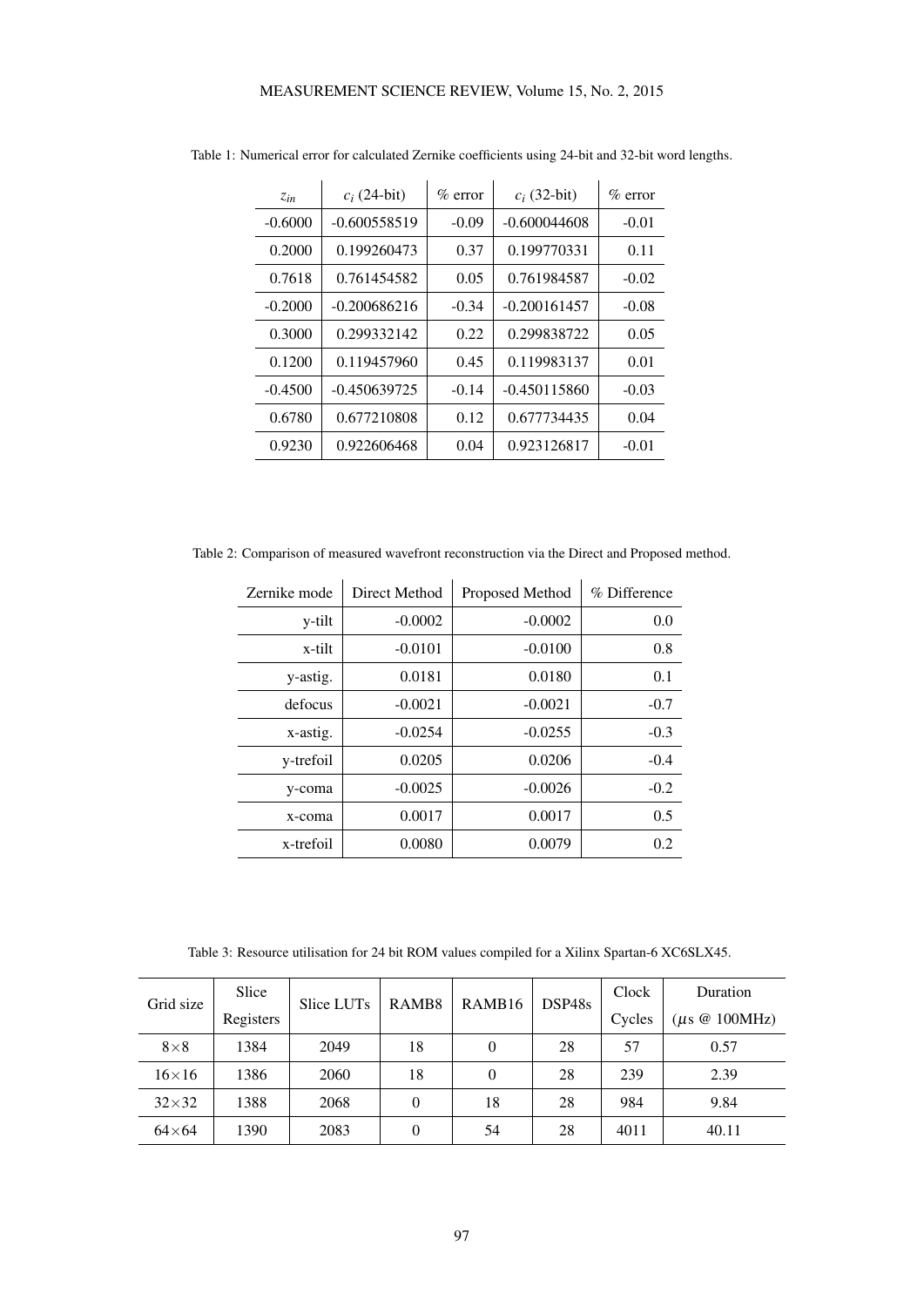# MEASUREMENT SCIENCE REVIEW, Volume 15, No. 2, 2015

<span id="page-6-0"></span>

| Grid size    | Slice     | Slice LUTs | RAMB <sub>8</sub> | RAMB <sub>16</sub> | DSP48s | Clock  | Duration                  |
|--------------|-----------|------------|-------------------|--------------------|--------|--------|---------------------------|
|              | Registers |            |                   |                    |        | Cycles | $(\mu s \otimes 100 MHz)$ |
| $8\times8$   | 1832      | 4138       | 18                | $\overline{0}$     | 28     | 57     | 0.57                      |
| $16\times16$ | 1834      | 4144       | 18                | 0                  | 28     | 239    | 2.39                      |
| $32\times32$ | 1836      | 4160       | 0                 | 18                 | 28     | 984    | 9.84                      |
| $64\times64$ | 1838      | 4164       | 0                 | 72                 | 28     | 4011   | 40.11                     |

Table 4: Resource utilisation for 32 bit ROM values compiled for a Xilinx Spartan-6 XC6SLX45.

Table 5: Resource utilisation for 32 bit ROM values compiled for a Xilinx Virtex-6 XC6VLX240T-1FFG1156.

<span id="page-6-1"></span>

| Grid size     | <b>Slice</b> | Slice LUTs | RAMB <sub>18</sub> | RAMB <sub>36</sub> | DSP48s  | Clock  | Duration          |
|---------------|--------------|------------|--------------------|--------------------|---------|--------|-------------------|
|               | Registers    |            |                    |                    |         | Cycles | $\mu$ s @ 200MHz) |
| $8\times8$    | 1656(1%)     | 2557 (9%)  | 18(2%)             | $\theta$           | 28 (4%) | 57     | 0.285             |
| $16\times16$  | 1660 $(1%)$  | 2561 (9%)  | 18(2%)             | $\overline{0}$     | 28(4%)  | 239    | 1.195             |
| $32\times32$  | 1664 $(1%)$  | 2566 (9%)  | 18(2%)             | $\theta$           | 28 (4%) | 984    | 4.92              |
| $64\times 64$ | 1668 $(1%)$  | 2572 (9%)  | $\theta$           | 36(9%)             | 28 (4%) | 4011   | 20.06             |

<span id="page-6-2"></span>Table 6: Resource utilisation for 2D-FFT phase recovery circuit, 8 bit inputs, compiled for a Xilinx Virtex-4 XC4VSX35. Taken from [\[12\]](#page-8-0). "XX" indicates that slice LUTs and RAMB8 utilisation was not reported.

| Grid size        | Slice     | Slice LUTs      | RAMB <sub>8</sub> | RAMB <sub>16</sub> | DSP48s | Clock  | Duration                  |
|------------------|-----------|-----------------|-------------------|--------------------|--------|--------|---------------------------|
|                  | Registers |                 |                   |                    |        | Cycles | $(\mu s \otimes 100 MHz)$ |
| $8\times8$       | 1141      | XX <sup>1</sup> | XX.               | $\overline{4}$     | 6      | 162    | 1.62                      |
| $16\times16$     | 1667      | XX              | XX.               | $\overline{4}$     | 6      | 412    | 4.12                      |
| $32\times32$     | 2855      | XX <sup>1</sup> | XX.               | $\overline{4}$     | 15     | 1304   | 13.04                     |
| $64\times64$     | 4613      | XX              | XX.               | 16                 | 15     | 4516   | 45.16                     |
| $128 \times 128$ | 8135      | XX              | XX                | 64                 | 25     | 17084  | 170.84                    |

<span id="page-6-3"></span>Table 7: Resource utilisation for 2D-FFT phase recovery circuit, 16 bit inputs, compiled for a Xilinx Virtex-4 XC4VSX35. Taken from [\[12\]](#page-8-0). "XX" indicates that slice LUTs and RAMB8 utilisation was not reported.

| Grid size      | Slice     | Slice LUTs      | RAMB <sub>8</sub> | RAMB <sub>16</sub> | DSP48s | Clock  | Duration          |
|----------------|-----------|-----------------|-------------------|--------------------|--------|--------|-------------------|
|                | Registers |                 |                   |                    |        | Cycles | $\mu$ s @ 100MHz) |
| $8\times8$     | 1650      | XX <sup>1</sup> | XX                | 4                  | 10     | 162    | 1.62              |
| $16\times16$   | 2302      | XX.             | XX                | 4                  | 10     | 412    | 4.12              |
| $32\times32$   | 3992      | XX.             | XX                | 8                  | 22     | 1304   | 13.04             |
| $64\times64$   | 6472      | XX.             | XX                | 24                 | 22     | 4516   | 45.16             |
| $128\times128$ | 11326     | XX              | XX                | 24                 | 36     | 17084  | 170.84            |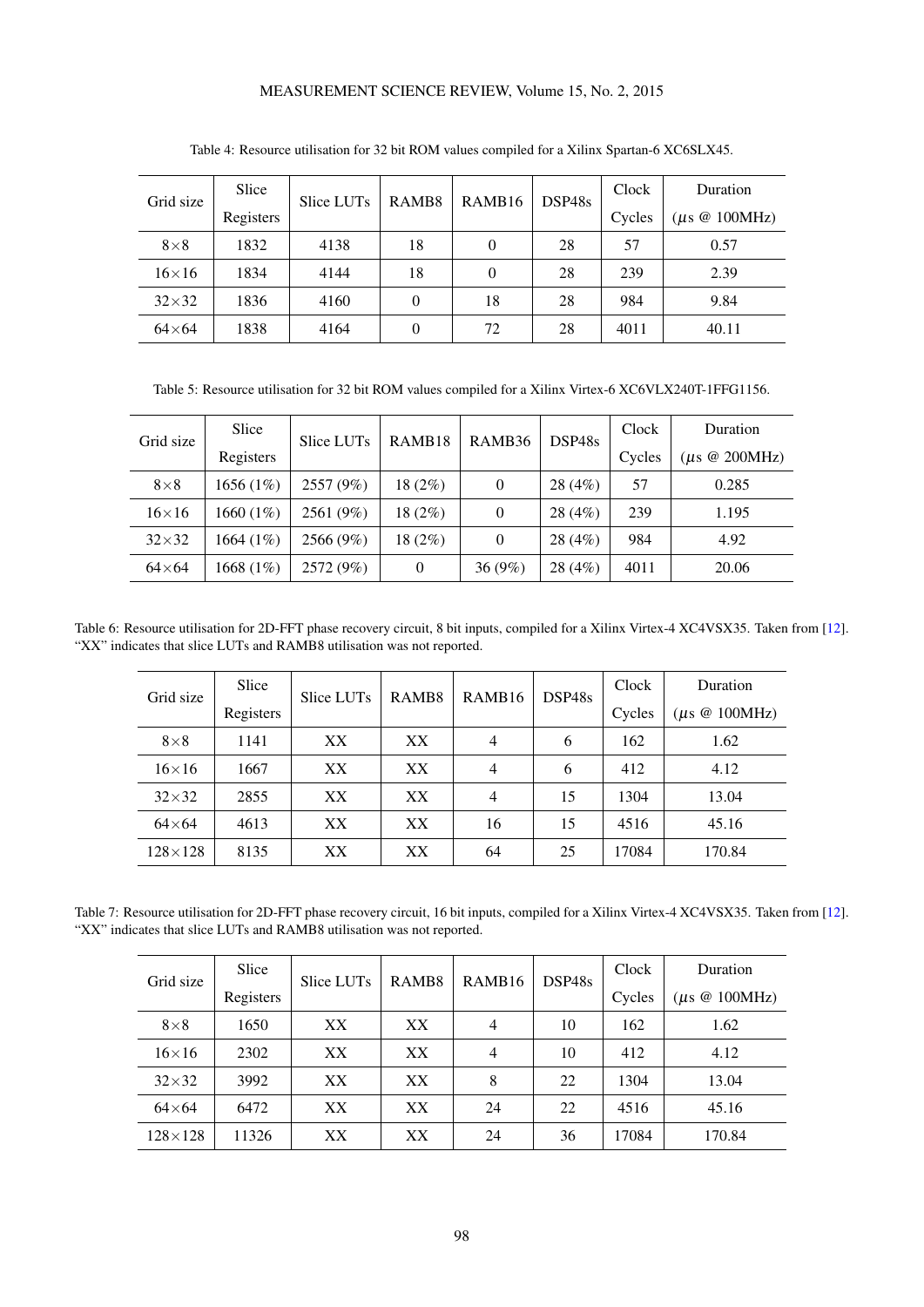ues for grid sizes lower than  $32 \times 32$  as neither overruns the pre-allocated RAMB8/16 dimensions. This design also scales very well to the larger FPGA devices. Table [5](#page-6-1) shows the device utilization for a Virtex-6 XC6VLX240T-1FFG1156 FPGA and demonstrates that the resource utilisation is very low, consisting of 1% of slice registers, 9% of slice LUTs, 4% of DSP48s, and <10% of block RAM for the largest grid size.

#### 6. CONCLUSION

The proposed method in this paper compares favorably with other methods of wavefront coefficient generation previously published. Rodríguez-Ramos, et. al, utilized a forward and inverse 2D-FFT method for grid sizes from  $8 \times 8$  to  $128 \times 128$  [\[12\]](#page-8-0), though in this case performing a full phase recovery. In order to make a fair comparison only the time taken to calculate the Fourier coefficients from the forward 2D-FFT portion of the recoverer is considered, which is approximately  $1.67\mu s$  compared to the proposed method's  $0.57\mu s$  (both running with a system clock  $= 100$  MHz).

Resource utilisation in the proposed method compares favourably with that in [\[12\]](#page-8-0). The resources consumed by *each* 2D-FFT block in [\[12\]](#page-8-0) are shown in Tables [6](#page-6-2) and [7,](#page-6-3) both taken directly from [\[12\]](#page-8-0). Table [6](#page-6-2) shows utilisation for 8-bit inputs while Table [7](#page-6-3) is for 16-bit inputs. To generate a complete set of Fourier coefficients, two such blocks must be used, doubling the resources reported. In each case the resource utilisation is less in the proposed method, except in the DSP usage for the  $8 \times 8$  and  $16 \times 16$  grid sizes, where the proposed method uses 28 DSP48s and [\[12\]](#page-8-0) uses 12 DSP (8-bit) or 20 DSP (16-bit).

Saunter, et. al, [\[13\]](#page-8-1) implemented a wavefront reconstruction scheme, producing Zernike coefficients, using an FPGA in approximately 1.19  $\mu$ s for an 8  $\times$  8 grid of Shack-Hartmann spots, running at 80MHz. The proposed method achieves these results in  $0.57\mu s$ . As a direct comparison, if the proposed method is run at 80 MHz (the same clock speed as the method in  $[13]$ ) the results are achieved in 0.7125  $\mu$ s, an improvement of 40%. Specifics of the implementation are not given by Saunter so a comprehensive comparison is not possible but, as above, illustrates the competitive nature of this design.

Utilising the high-level Simulink design environment greatly reduced the development and testing time required to implement this design. Precomputation of the ROM values may be done directly in MATLAB and imported into the hardware design with minimal effort. After the initial design was validated, addition of more Zernike modes, variations in grid size, or changes in binary word length are trivial. Compilation for simple devices such as the Spartan-6 may be done directly in MATLAB whereas more complex devices such as the Virtex-6 require a simple VHDL top-level wrapper to enclose the design and provide proper clocking. The trade-off in this approach is somewhat less efficient VHDL (as automatically produced by MATLAB) but the authors feel that the gain in development time is justified, especially considering the long development times typically associated with FPGA design

In summary, this paper has shown a parallel method of calculating Zernike coefficients from measured phase gradients and its hardware implementation. Coefficients were fitted to the phase gradients, in the least-squares sense, via a precomputed singular value decomposition. Symmetries in the precomputed vectors are exploited to halve the required memory. Resource utilisation shows heavy usage of DSP slices with low usage of registers and LUTs. Memory usage is independent of word length below grid sizes of  $32 \times 32$ ; above which it increases dramatically. Future work will entail performing a full phase recovery via another inner product between the Zernike coefficients and precomputed Zernike modes stored in ROM. This will allow for visualization of the sensed wavefront in real-time.

#### **REFERENCES**

- <span id="page-7-0"></span>[1] Huang, D., Swanson, E. A., Lin, C. P., Schuman, J. S., Stinson, W. G., Chang, W., Hee, M. R., Flotte, T., Gregory, K., Puliafito, C. A., Fujimoto, J. G. (1991). Optical coherence tomography. *Science*, 254, 1178–1181.
- <span id="page-7-1"></span>[2] Podoleanu, A. (2005). Optical coherence tomography. *British journal of radiology*, 78 (935), 976–988.
- <span id="page-7-2"></span>[3] Li, J., Sarunic, M., Shannon, L. (2011). Scalable, high performance Fourier domain optical coherence tomography: Why FPGAs and not GPGPUs. In *IEEE 19th Annual International Symposium on Field-Programmable Custom Computing Machines (FCCM)*, 1-3 May 2011. IEEE, 49–56.
- <span id="page-7-3"></span>[4] Cubalchini, R. (1979). Modal wave-front estimation from phase derivative measurements. *Journal of the Optical Society of America*, 69 (7), 972–977.
- <span id="page-7-4"></span>[5] Southwell, W. H. (1980). Wave-front estimation from wave-front slope measurements. *Journal of the Optical Society of America*, 70 (8), 998–1006.
- <span id="page-7-5"></span>[6] Noll, R. J. (1976). Zernike polynomials and atmospheric turbulence. *Journal of the Optical Society of America*, 66 (3), 207–211.
- <span id="page-7-6"></span>[7] Shack, R. V., Platt, B. (1971). Production and use of a lenticular Hartmann screen. *Journal of the Optical Society of America*, 61 (5), 656.
- <span id="page-7-7"></span>[8] Navarro, R., Moreno-Barriuso, E. (1999). Laser raytracing method for optical testing. *Optics letters*, 24 (14), 951–953.
- <span id="page-7-8"></span>[9] The MathWorks Inc. (2012). *MATLAB 7.10.0 (R2012a)*.
- <span id="page-7-9"></span>[10] Analog Devices Inc. (1999). *A technical tutorial on digital signal synthesis*.
- <span id="page-7-10"></span>[11] Li, D., Hu, L., Mu, Q., Cao, Z., Peng, Z., Liu, Y., Yao, L., Yang, C., Lu, X., Xuan, L. (2014). Wavefront processor for liquid crystal adaptive optics system based on graphics processing unit. *Optics Communications*, 316, 211–216.